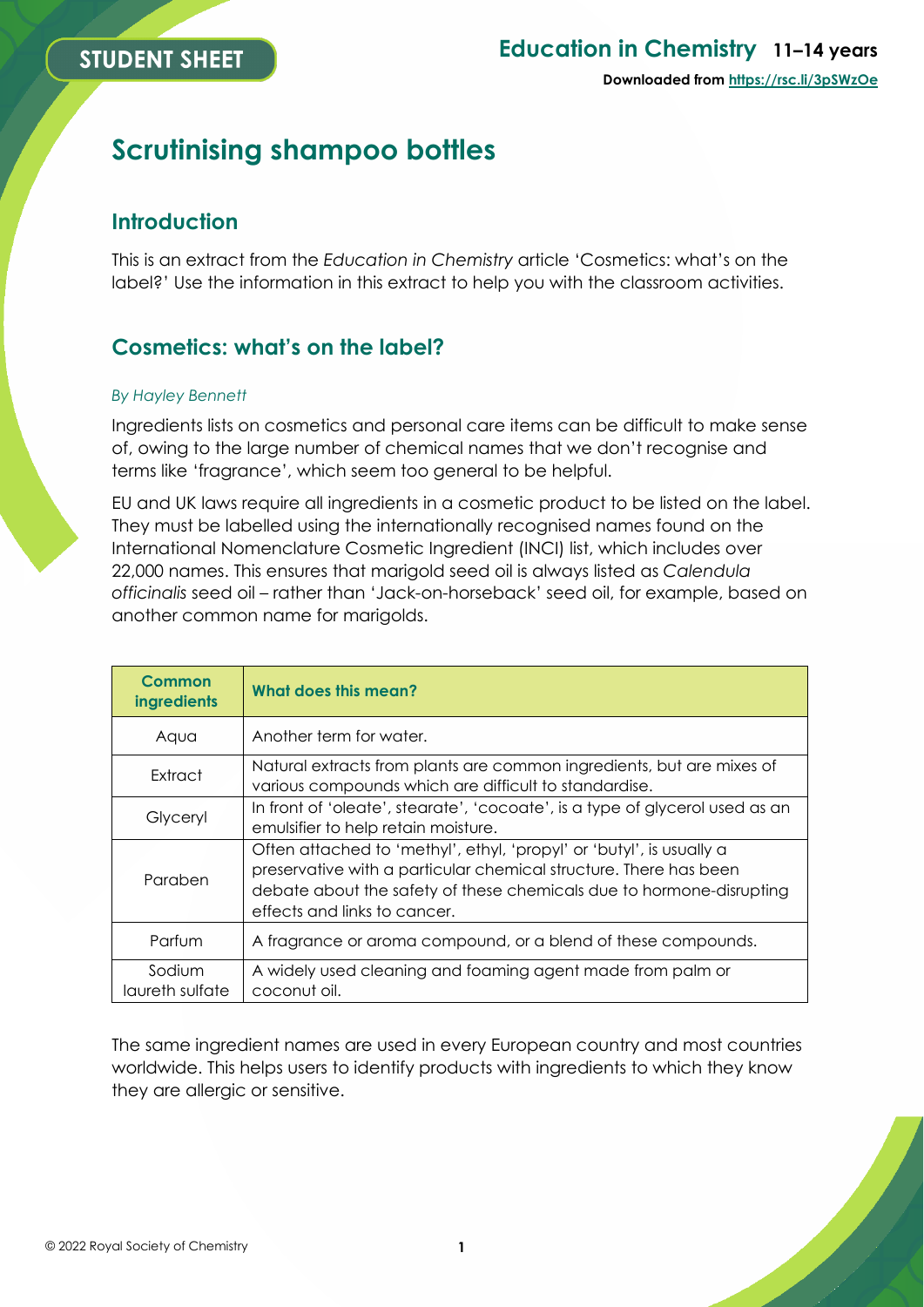#### **Scent secrets**

'Parfum' is an exception to the ingredients listing rules as it means names for specific chemicals don't have to be listed. This protects companies from having to spill the secrets of their scents. However, protecting trade secrets leaves consumers in the dark when it comes to evaluating the label and recent research suggests that many millions of people are sensitive to fragranced products.

There are some fragrance ingredients that are listed separately on labels because they are known to cause allergies, with more due to join this select group soon. All the ingredients that make up a fragrance do have to be assessed as part of a product's overall safety assessment.

#### **Does natural mean safe?**

Another issue is with the perception of natural chemicals compared to synthetic ones. You might see an extract from a seed or a flower as being safer, when in fact, whether ingredients are natural, organic or manmade has no bearing on how safe they are. Only this year, regulation came into force preventing extracts of oak tree moss from being sold in the EU. It's claimed these were once used in the iconic perfume Chanel No. 5.

Natural extracts can also be unpredictable because they contain mixtures of different chemicals at varying concentrations depending on, for example, where a plant was grown and how the extract was prepared.

During research, a random selection of 100 'natural' personal care products was found to contain many chemicals classified as dangerous under the EU's Classifying, Labelling and Packaging Regulation – meaning they have to display a hazard symbol known as a pictogram. However, while this regulation applies to varnishes and glues, for example, it does not apply to personal care products.

So, you can't assume that absolutely everything is listed on the label or that 'natural' means safer. All chemicals have the potential to cause a reaction when you're spritzing them or spreading them on your skin. For those with sensitivities, it might be worth avoiding products and ingredients that seem to cause irritation – even when they provide that classic look (or smell) that you love.

*With thanks to Emma Meredith, Director-General at The Cosmetic, Toiletry and Perfumery Association (CTPA) and Ursula Klaschka, who studies hazardous substances at Ulm University of Applied Sciences in Germany.*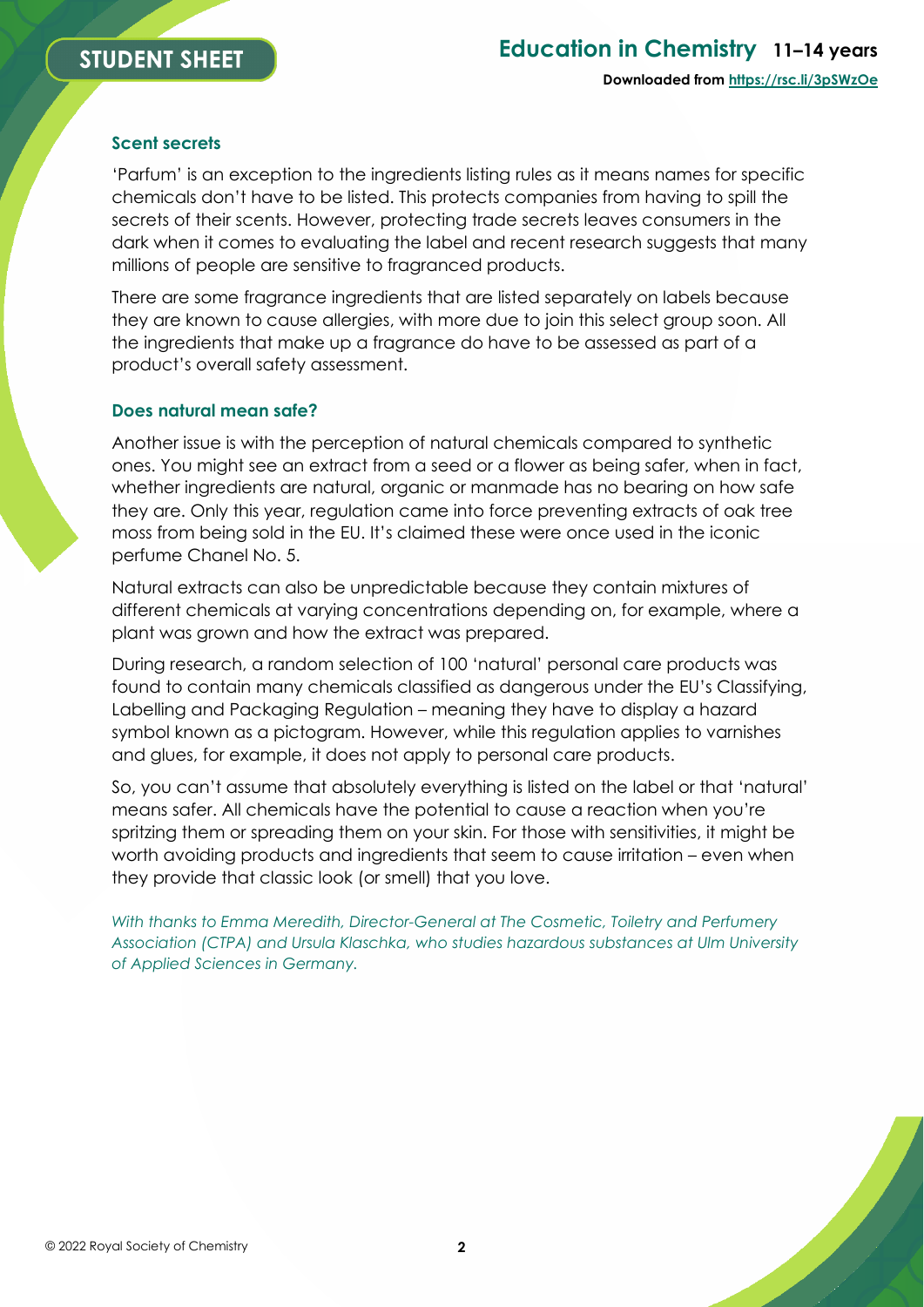# **STUDENT SHEET**

# **Education in Chemistry 11–14 years Downloaded from [https://rsc.li/3pSWzOe](https://rsc.li/3l0g6sR)**

# **Scrutinising shampoo bottles**

### **Learning objectives**

- **1** Categorise ingredients as mixtures and non-mixtures.
- **2** Recognise the roles that ingredients play in personal cleaning products.
- **3** Identify potential sources of allergens.
- **4** Debate the importance of chemical names in ingredient lists.

### **Introduction**

Shampoo bottle labels have long lists of ingredients, some with complicated sounding chemical names. In this activity you will consider three different fictional brands of shampoo and scrutinise the labels for ingredients and allergens.

The ingredients of the three brands pictured are given in the table below:



| <b>Organic brand</b>        | <b>High street brand</b> | <b>All-natural brand</b>   |
|-----------------------------|--------------------------|----------------------------|
| Aqua                        | Aqua                     | Aloe vera leaf extract     |
| Cocos nucifera oil          | Sodium laureth sulfate   | Glycerin                   |
| Sodium laureth sulfate      | <b>Butylparaben</b>      | Coconut oil                |
| Gyceryl cocoate             | Sodium chloride          | Crambe abyssinica seed oil |
| Lauryl alcohol              | Parfum                   | Lemongrass herb oil        |
| Methylparaben               | Glyceryl cocoate         | Camellia leaf extract      |
| Sodium hydroxide            | Sodium hydroxide         | Salvia sclarea extract     |
| Limonene                    | Stearyl alcohol          | Xanthan gum                |
| Citral                      | Citric acid              | Aaua                       |
| Lavandula angustifolia oil* | Limonene                 | Lemon peel                 |
| Rosa damascena oil*         | Linalool                 | Lavender oil               |

\*These ingredients have been produced in accordance with regulations for organic labelling.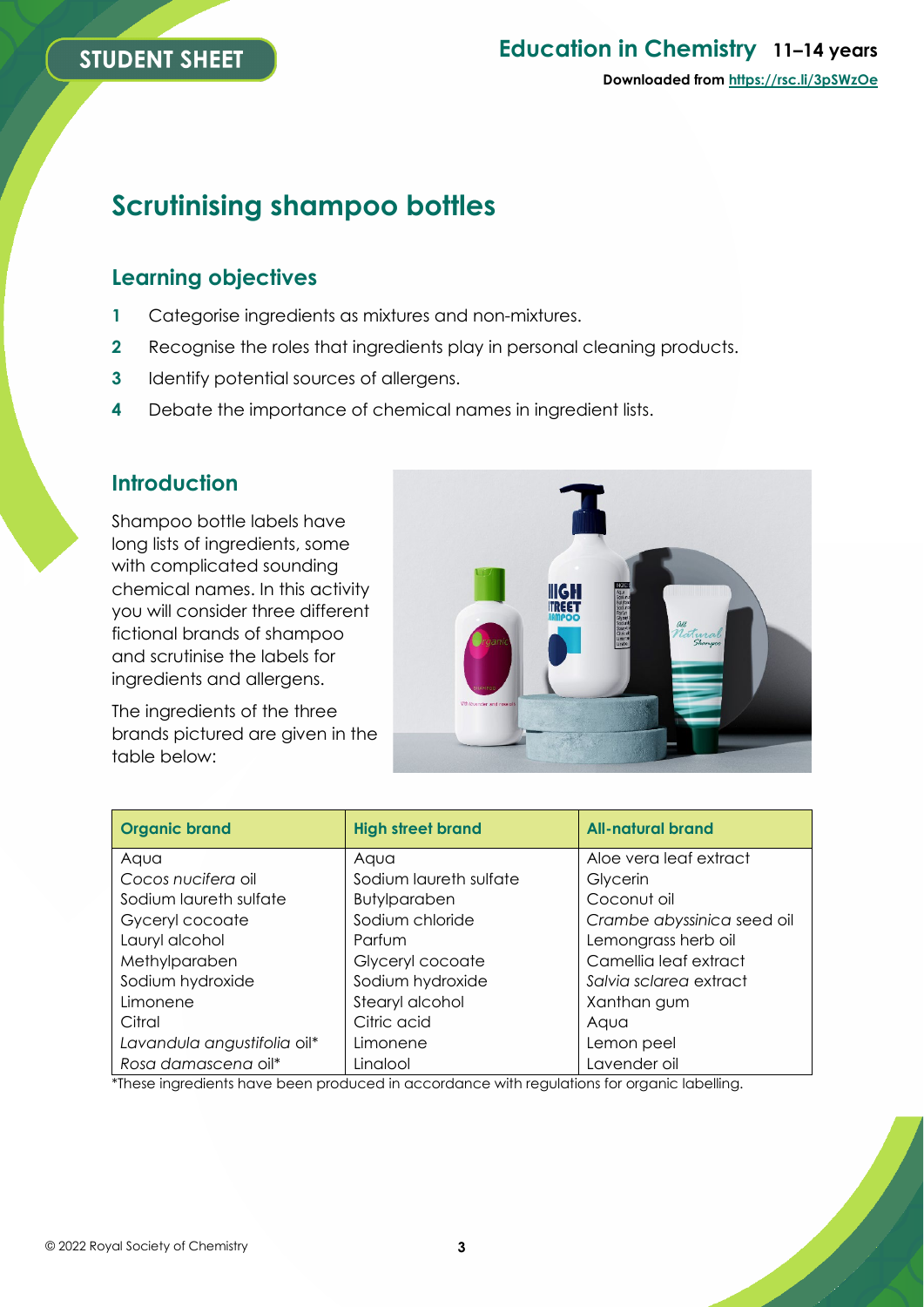# **STUDENT SHEET**

# **Education in Chemistry 11–14 years**

### **Comprehension questions**

Read the extract from the *Education in Chemistry* article 'Cosmetics: what's on the label?' Use the information in the extract to help you answer the following comprehension questions about shampoo bottle labelling.

**1.** Match the ingredients below to their purpose in the shampoo:



**2.** Circle the ingredients that are mixtures:

| sodium chloride<br>glyceryl cocoate<br>parfum<br>aqua | lavender oil |
|-------------------------------------------------------|--------------|
|-------------------------------------------------------|--------------|

**3.** The International Nomenclature Cosmetic Ingredient (INCI) list typically uses botanical names such as *Lavandula angustifolia* (lavender) for plant oils and extracts. Which of the shampoo brands is not compliant with UK and EU law?

**4.** Circle the ingredients which are listed using their chemical name:

aqua sodium laureth sulfate citric acid coconut oil sodium chloride

\_\_\_\_\_\_\_\_\_\_\_\_\_\_\_\_\_\_\_\_\_\_\_\_\_\_\_\_\_\_\_\_\_\_\_\_\_\_\_\_\_\_\_\_\_\_\_\_\_\_\_\_\_\_\_\_\_\_\_\_\_\_\_\_\_\_\_\_\_\_\_\_\_\_\_\_\_\_\_\_\_\_